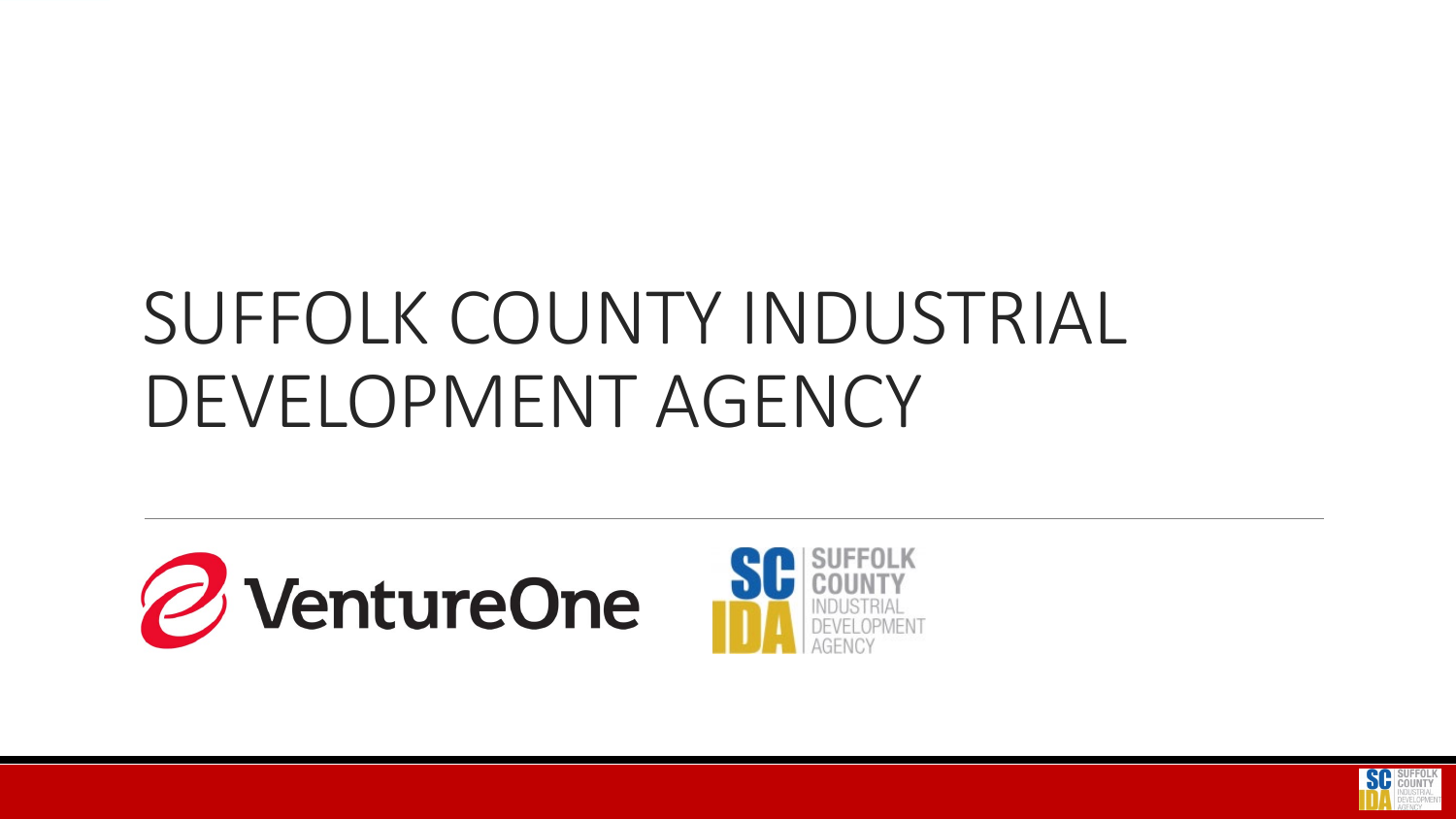### 49 Wireless Blvd – Proposed Development

•Existing Facility: Functionally obsolete vacant office building.

•Proposed Development: 123,970 SF modern Class A industrial facility

•Target Uses:

- Warehousing
- Pharmaceutical
- Manufacturing
- •Projected Job Creation
	- A minimum of 30 new jobs with an average salary of \$40,000 per year.
- •Capital Investment: Approximately \$44M capital investment in Suffolk County and Hauppauge Innovation Park.



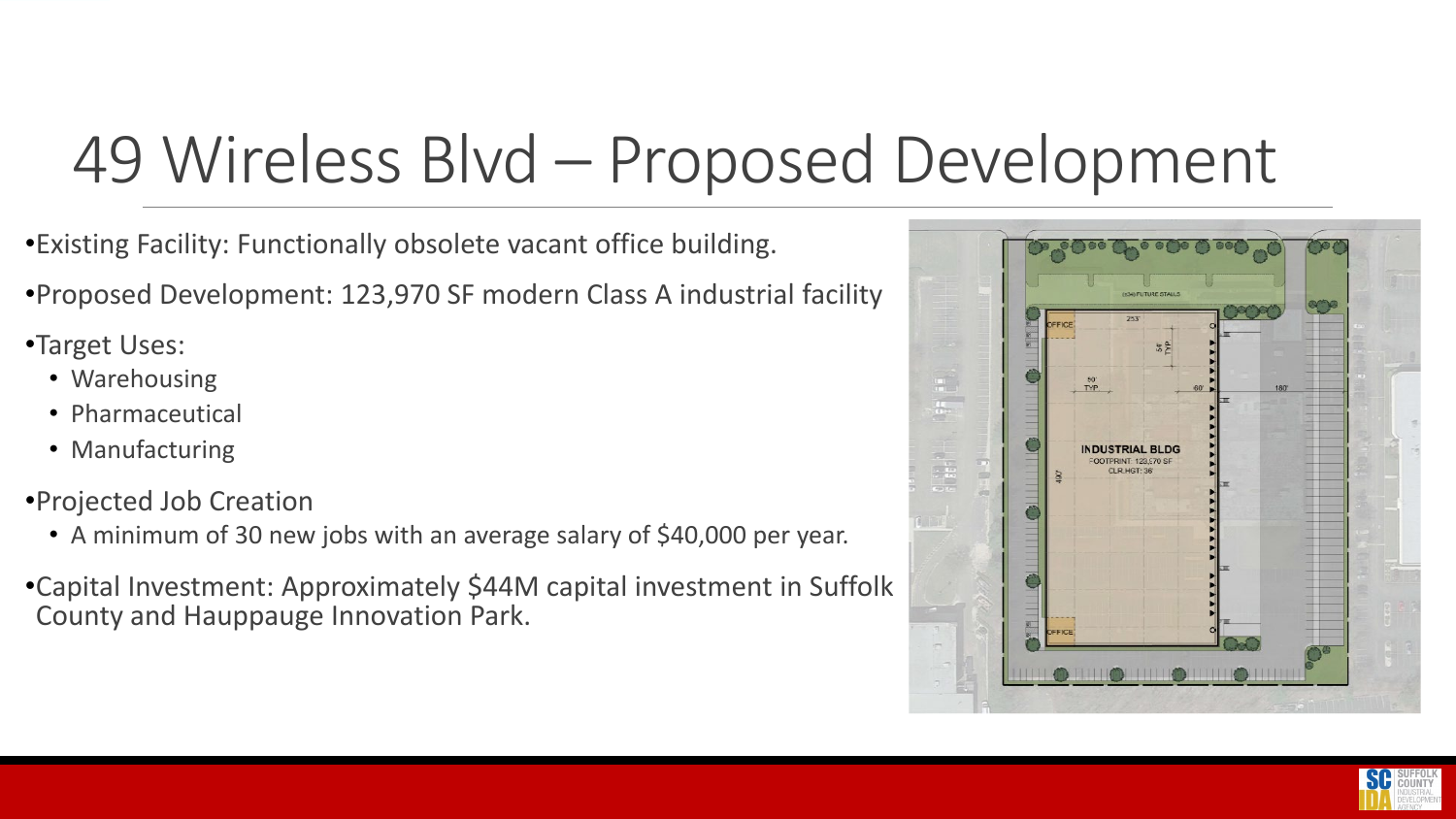#### Long Island Vs. Competitive Northeast Industrial Markets

- Suffolk County's tax rates for new industrial facilities are among the highest in the Northeast (on average, 201.5% higher than Northern New Jersey and 293.3% higher than that of Central PA).
- Elevated Real Estate Taxes make Suffolk County one of the most expensive locations to operate – putting Suffolk County at a competitive disadvantage when attempting to attract and retain new and existing tenants in a market due to high labor, real estate, insurance and freight costs.
- Due to the high cost of land, rents are also among the highest in the region, potentially forcing existing users to relocate to less expensive locations, specifically pharmaceutical and manufacturing users which are cost sensitive.

Sources:

-Tax figures provided by CoStar Group.

-All other operating expenses (Common Area Maintenance and insurance) were projected at \$1.75/sf

-Average asking rents provided by JLL's Northeast Q1 2022 Industrial Market Report

| Location                | <b>Estimated Taxes PSF</b> |  |  |  |  |  |
|-------------------------|----------------------------|--|--|--|--|--|
| PA-Lehigh & Bucks       | \$1.36 PSF                 |  |  |  |  |  |
| <b>Central NJ</b>       | \$1.73 PSF                 |  |  |  |  |  |
| CT - Hartford/New Haven | \$1.76 PSF                 |  |  |  |  |  |
| Northern NJ             | \$1.98 PSF                 |  |  |  |  |  |
| Hauppauge - WITH IDA    | \$2.10 PSF                 |  |  |  |  |  |
| Hauppauge - WITHOUT IDA | \$3.99 PSF                 |  |  |  |  |  |



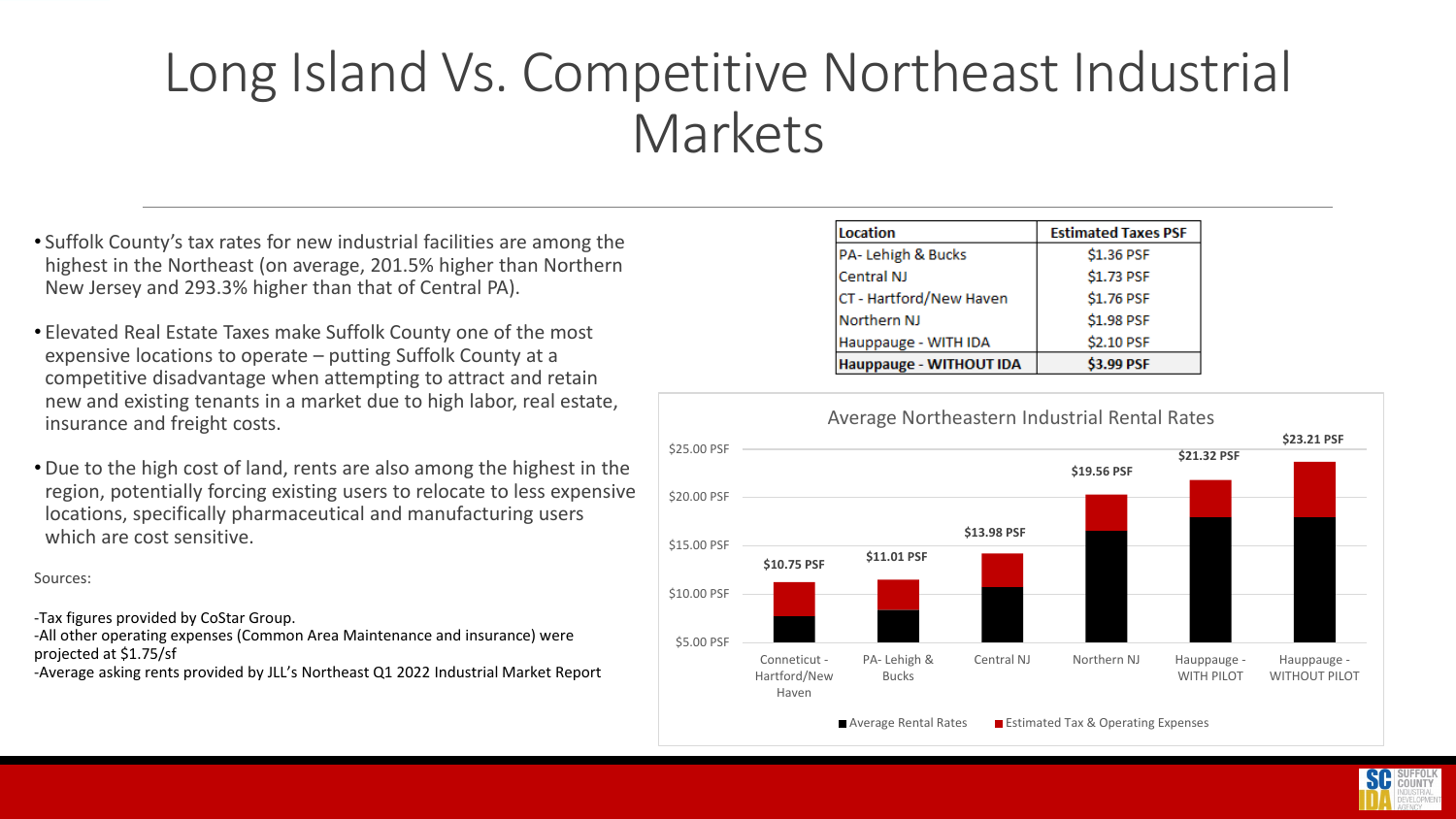## 49 Wireless Tax Benefit from Redevelopment

• A new redevelopment into Suffolk County will benefit Suffolk County's industrial base, and over an eleven-year period provide in excess of \$675,000 in additional tax revenue.

| 49 Wireless Boulevard -- In-Place Vs. Projected Future Taxes                                     |            |               |               |           |           |           |           |           |           |           |           |
|--------------------------------------------------------------------------------------------------|------------|---------------|---------------|-----------|-----------|-----------|-----------|-----------|-----------|-----------|-----------|
|                                                                                                  | Year 1     | <u>Year 2</u> | <u>Year 3</u> | Year 4    | Year 5    | Year 6    | Year 7    | Year 8    | Year 9    | Year 10   | Year 11   |
| In-Place Taxes*                                                                                  | \$301,726  | \$304,435     | \$307,168     | \$309,926 | \$312,709 | \$315,516 | \$318,349 | \$321,207 | \$324,091 | \$327,001 | \$329,937 |
| <b>Projected Taxes with (10-YR PILOT)</b>                                                        | \$259,750  | \$283,275     | \$306,800     | \$330,325 | \$353,850 | \$377,375 | \$400,900 | \$424,425 | \$447,950 | \$471,475 | \$495,000 |
| Increase/Decrease to Tax Base                                                                    | -\$41,976  | $-$ \$21,160  | -\$368        | \$20,399  | \$41,141  | \$61,859  | \$82,551  | \$103,218 | \$123,859 | \$144,474 | \$165,063 |
| % Change                                                                                         | $-13.91\%$ | $-6.95%$      | $-0.12%$      | 6.58%     | 13.16%    | 19.61%    | 25.93%    | 32.13%    | 38.22%    | 44.18%    | 50.03%    |
| *In-place taxes projected to grow at the average annual increase over the past five years (0.9%) |            |               |               |           |           |           |           |           |           |           |           |
|                                                                                                  |            |               |               |           |           |           |           |           |           |           |           |
| 49 Wireless Tax Increase over 11 YRS                                                             | \$679,058  |               |               |           |           |           |           |           |           |           |           |